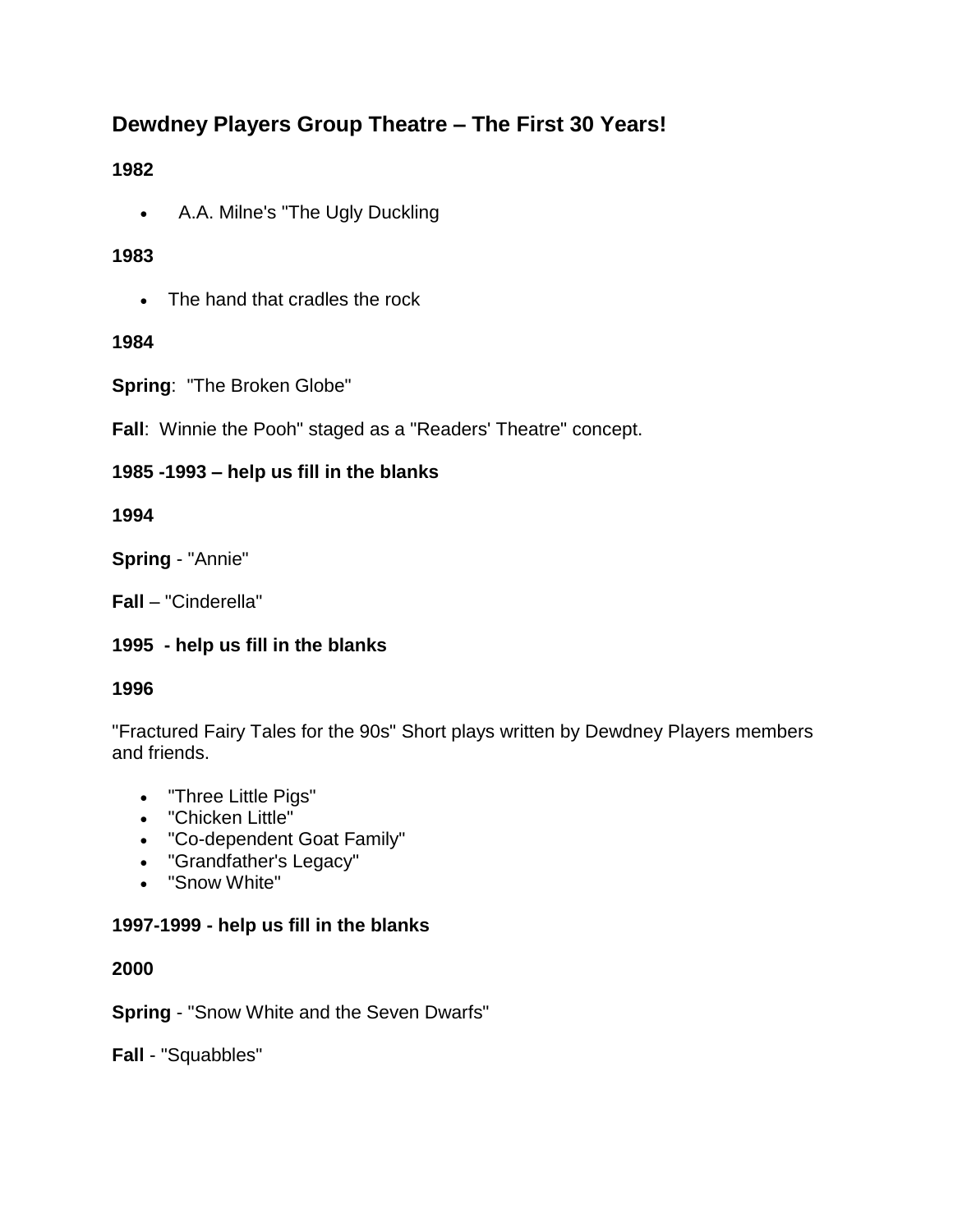**2001**

**Spring** - "Oliver!"

**Fall** - "They Don't Grow on Trees"

### **2002**

**Spring** "Quartet" - An evening of One Act Plays"

- "Here We Are"
- "Parent's Day"
- "There's Always Spring"
- "Box & Cox"

**Fall** - "Aladdin"

#### **2003**

**Spring** - "When We Are Married"

**Fall** - "Nurse Jane Goes to Hawaii"

**2004**

**Spring** - "Rockin' Oliver"

**Fall** - Two One Act Plays

- "Come Into the Garden, Maud"
- "Medusa's Tale"

**2005**

**Spring** - "Sleeping Beauty"

**Fall** - "The Importance of Being Earnest"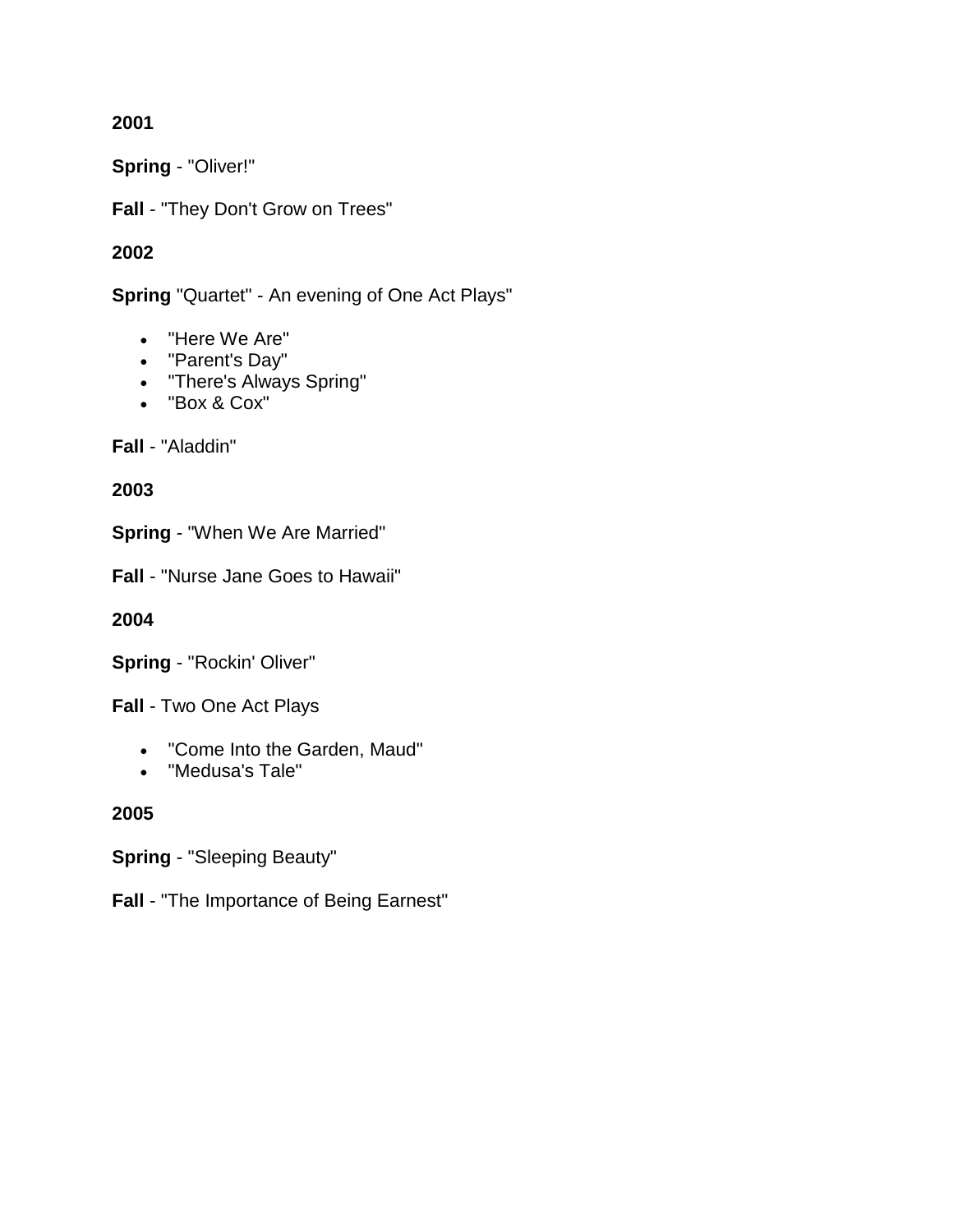#### **2006**

**Spring** – One Act Plays

- "The Deserter"
- "A Sense of the Ridiculous"
- "Box and Cox"

**Fall** - "Arms & the Man"

#### **2007**

**Spring** – One Act Plays

- "Heroes"
- "Here to Stay"
- "A smell of Burnt Feathers"

**Spring** - "A Midsummer Night's Dream Celtic"

**Fall** - The Werewolf's Curse"

#### **2008**

**Spring** - One Act Plays

- "After the Matinee"
- "Who's Hamlet"
- "Heart in the Ground"
- "Ruby of Elsinore"

**Spring** - "The Mousetrap"

**Fall** - "Steel Magnolias"

#### **2009**

**Spring** - One Act Plays

- "The Ladykiller"
- "Free Range Chickens"
- "Hour Glass"

**Spring** "Lafferty's Wake"